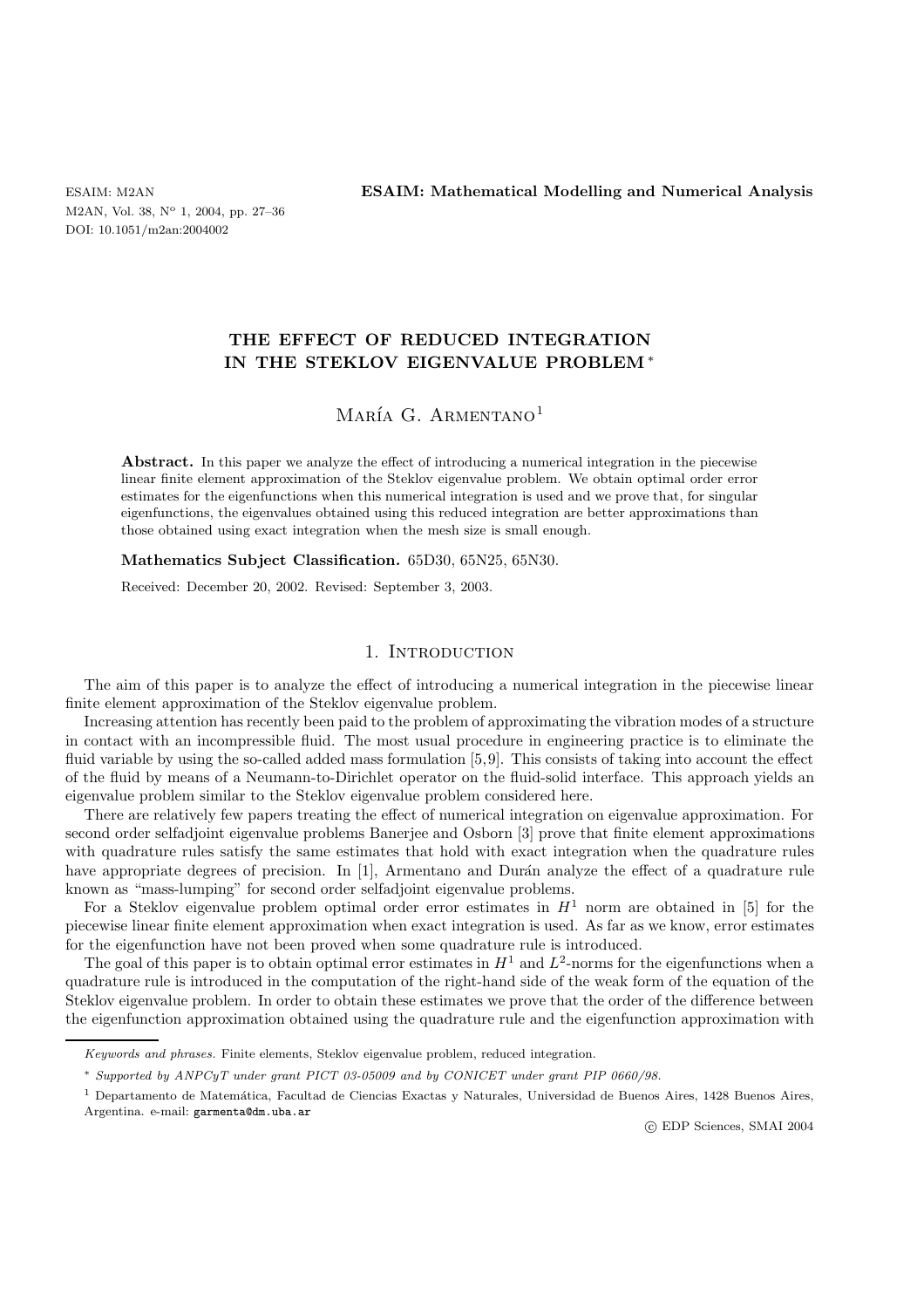#### 28 M.G. ARMENTANO

exact integration is higher than the order between the eigenfunction approximation with exact integration and the exact one.

Moreover, using our error estimates we will show that, for singular eigenfunctions, the eigenvalues obtained using reduced integration are better approximations that those obtained using exact integration when the mesh size is small enough. So, we extend the results obtained in [1] for the second order selfadjoint eigenvalue problems to the Steklov eigenvalue problem.

The paper is organized as follows. First, in Section 2, we present the Steklov eigenvalue problem and the approximation problem with and without quadrature rule. Section 3 deals with error estimates in  $H<sup>1</sup>$  and  $L^2$ -norms for the eigenfunctions. Finally in Section 4 we use the error estimates obtained in Section 3 to prove that, for singular eigenfunctions, the eigenvalues obtained using the reduced integration introduced in Section 2 are better approximations that those obtained using exact integration when the mesh size is small enough.

### 2. The Steklov eigenvalue problem

Let  $\Omega \subset \mathbb{R}^2$  be a bounded polygonal domain. We consider the following Steklov eigenvalue problem [2]:

$$
-\Delta u + u = 0 \qquad \text{in } \Omega
$$

$$
\frac{\partial u}{\partial n} = \lambda u \qquad \text{on } \Gamma = \partial \Omega.
$$
 (2.1)

The variational problem associated with (2.1) is given by:

Find  $\lambda$  and  $u \in H^1(\Omega)$ ,  $u \neq 0$  satisfying

$$
a(u, v) = \lambda \int_{\Gamma} uv \quad \forall v \in H^{1}(\Omega)
$$

$$
||u||_{L^{2}(\Gamma)} = 1
$$
 (2.2)

where  $a(u, v) = \int_{\Omega} \nabla u \nabla v + \int_{\Omega} uv$ , which is continuous and coercive on  $H^1(\Omega)$ .

It is known that the solution of this problem is given by a sequence of pairs  $(\lambda_i, u_i)$ , with positive eigenvalues  $\lambda_j$  diverging to  $+\infty$  [10]. We assume the eigenvalues to be increasingly ordered:  $0 < \lambda_1 \leq \cdots \leq \lambda_j \leq \cdots$ The associated eigenfunctions satisfy  $u_j \in H^{1+r}(\Omega)$ , where  $r=1$  if  $\Omega$  is convex and  $r < \frac{\pi}{\omega}$  (with  $\omega$  being the largest inner angle of  $Ω$ ) otherwise (see for example [8]).

In order to approximate the eigenvalue  $\lambda$  and its associated eigenfunction u we consider  $\{\mathcal{T}_h\}$  a triangulation of  $\Omega$  such that any two triangles in  $\mathcal{T}_h$  share at most a vertex or an edge. Let h stand for the mesh-size; namely  $h = \max_{T \in \mathcal{T}_h} h_T$ , with  $h_T$  being the diameter of the triangle T. We assume that the family of triangulations  $\mathcal{T}_h$ satisfies a minimal angle condition, *i.e.*, there exists a constant  $\sigma > 0$  such that  $\frac{h_T}{\rho_T} \leq \sigma$ , where  $\rho_T$  is the diameter of the largest circle contained in T .

We consider the standard finite element space:

 $V_h = \{ v \in H^1(\Omega) : v|_T \in \mathcal{P}_1 \quad \forall T \in \mathcal{T}_h \}$ 

where  $P_1$  denotes the space of linear polynomials.

Then, the standard finite element approximation problem is the following:

Find  $\lambda_h$  and  $u_h \in V_h$ ,  $u_h \neq 0$  such that

$$
a(u_h, v) = \lambda_h \int_{\Gamma} u_h v \quad \forall v \in V_h
$$
  

$$
||u_h||_{L^2(\Gamma)} = 1.
$$
 (2.3)

Let  $\beta_i$ ,  $1 \leq j \leq N_h$  ( $N_h$  = number of nodes) be the Lagrange basis of degree one, *i.e.*,  $\beta_i|_T \in \mathcal{P}_1 \quad \forall T \in \mathcal{T}_h$ such that  $\beta_j(n_i) = \delta_{i,j}$  where  $n_i$  denotes the node i. The generalized eigenvalue problem is given by: find  $u_h = \sum_{j=1}^{N_h} z_j \beta_j$  such that

$$
Az=\lambda_h Bz
$$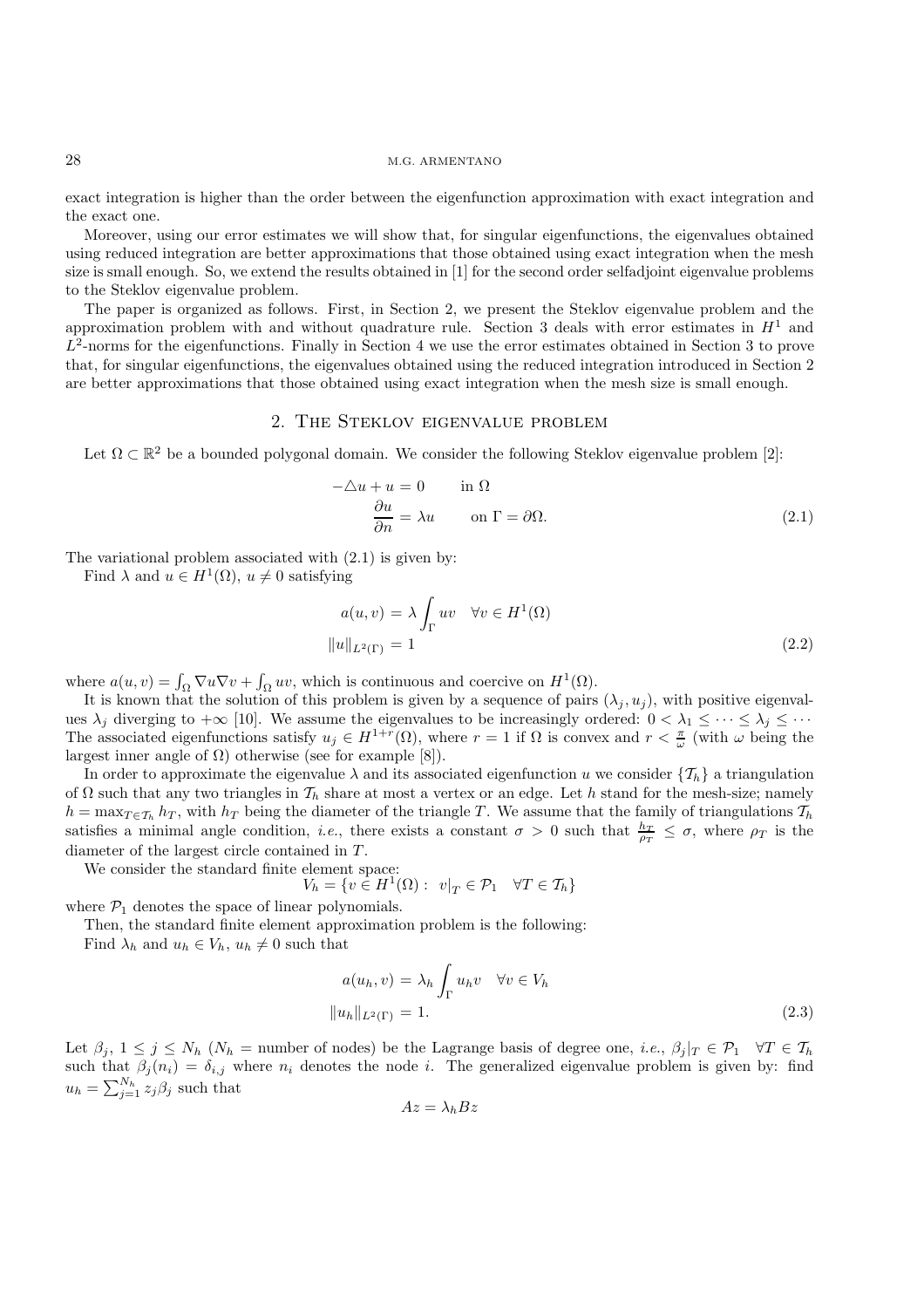where

$$
A_{i,j} = \int_{\Omega} \nabla \beta_i \nabla \beta_j + \int_{\Omega} \beta_i \beta_j
$$

and

$$
B_{i,j} = \int_{\Gamma} \beta_i \beta_j.
$$

Another possible discretization is obtained by using quadrature rule on the right hand side of (2.3). If we use in the computation of the matrix  $B$  the trapezoid rule we obtain another generalized eigenvalue problem

$$
Az=\lambda_h^I\tilde{B}z
$$

where the matrix  $\tilde{B}$  is diagonal. The variational problem is in this case:

Find  $\lambda_h^I$  and  $u_h^I \in V_h$ ,  $u_h^I \neq 0$  such that

$$
a(u_h^I, v) = \lambda_h^I \int_{\Gamma} I_h(u_h^I v) \quad \forall v \in V_h,
$$
  

$$
||u_h^I||_{L^2(\Gamma)} = 1
$$
 (2.4)

where  $I_h$  denotes the piecewise linear interpolation on the vertices of the triangulation  $\mathcal{T}_h$  which lies on Γ.

The two problems given above reduce to generalized eigenvalue problems where the matrix A is positive definite and symmetric, and the matrices B and  $\tilde{B}$  are non-negative definite, symmetric, and both of them have rank  $M_h$  = number of vertices on  $\Gamma$ . They attain a finite number of eigenpairs  $(\lambda_{h,j}, u_{h,j})$  and  $(\lambda_{h,j}^I, u_{h,j}^I)$ ,  $1 \leq$  $j \leq M_h$ , respectively, with positive eigenvalues which we assume increasingly ordered:  $0 < \lambda_{h,1} \leq \cdots \leq \lambda_{h,M_h}$ and  $0 < \lambda_{h,1}^I \leq \cdots \leq \lambda_{h,M_h}^I$ .

In order to simplify notation from now on we will drop the subindex j in  $\lambda_j$ ,  $\lambda_{h,j}$ ,  $\lambda_{h,j}$ ,  $u_j$ ,  $u_{h,j}$ ,  $u_{h,j}$  and we denote by  $C$  a generic constant not necessarily the same at each occurrence.

## 3. Error estimates

Following the arguments given in [5] error estimates in  $H<sup>1</sup>$  norm can be obtained for the eigenfunction approximation using the standard finite element method (2.3), *i.e.*, it can be seen that there exists a constant C such that

$$
||u - u_h||_{H^1(\Omega)} \le Ch^r.
$$
\n(3.5)

In order to obtain error estimates for the eigenfunction, when a quadrature rule is introduced, we will use the spectral approximation theory given in [2].

Let  $T, T_h : H^1(\Omega) \to H^1(\Omega)$  be the bounded linear operators defined by

$$
\begin{cases}\nTf \in H^{1}(\Omega) \\
a(Tf, v) = b(f, v) \,\forall v \in H^{1}(\Omega)\n\end{cases}
$$
\n(3.6)

$$
\begin{cases}\nT_h f \in V_h \\
a(T_h f, v) = b(f, v) \,\forall v \in V_h\n\end{cases}
$$
\n(3.7)

where  $b(f, v) = \int_{\Gamma} f v$ . The non-zero eigenvalues of T are the reciprocals of the eigenvalues of (2.2) and the non-zero eigenvalues of  $T_h$  are the reciprocals of the eigenvalues of (2.3) and T and (2.2),  $T_h$  and (2.3) have the same eigenfunctions. Now, we introduce another operator  $T_h^I : H^1(\Omega) \to H^1(\Omega)$  defined by

$$
\begin{cases}\nT_h^I f \in V_h \\
a(T_h^I f, v) = b^I(f, v) \,\forall v \in V_h\n\end{cases} \tag{3.8}
$$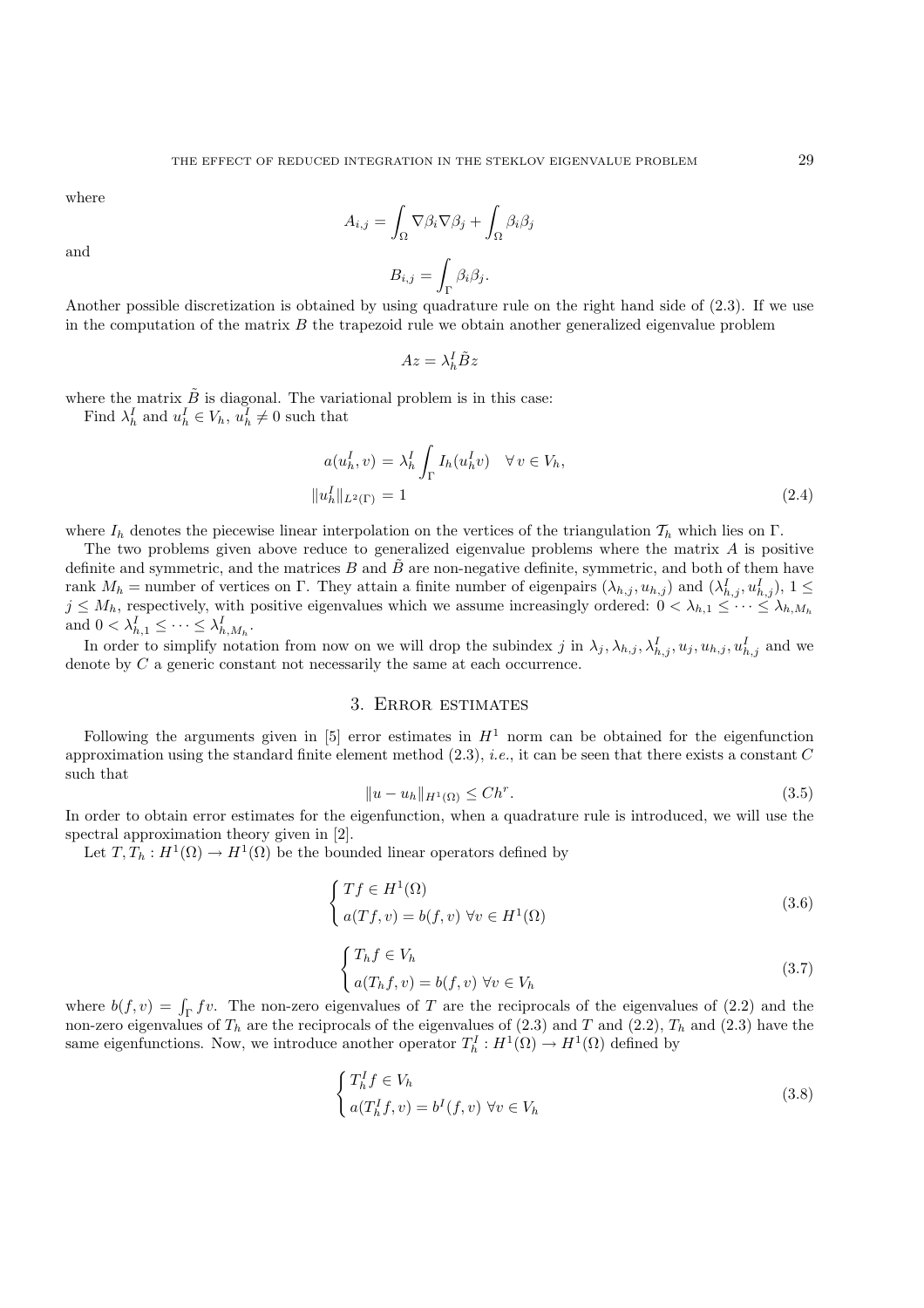### 30 M.G. ARMENTANO

where  $b^I(f, v) = \int_{\Gamma} I(P_h(f)v)$  with  $P_h$  being the  $L^2$  projection on  $\Gamma$  onto the piecewise linear continuous functions, *i.e.*,

$$
\int_{\Gamma} P_h(f)v = \int_{\Gamma} fv \qquad \forall v \in V_h.
$$
\n(3.9)

It is easy to see that the non-zero eigenvalues of  $T_h^I$  are the reciprocals of those of (2.4) and  $T_h^I$  and (2.4) have the same eigenfunctions.

First, we will obtain error estimates in  $L^2(\Gamma)$  for the eigenfunction approximation when exact integration is used. The following estimate holds

**Proposition 3.1.** *Let*  $(\lambda, u)$  *and*  $(\lambda_h, u_h)$  *be the solutions of problems (2.2) and (2.3), respectively. Then there exists a constant* C *such that*

$$
||u_h - u||_{L^2(\Gamma)} \le Ch^{\frac{3}{2}r}.
$$

*Proof.* Let  $e = Tf - T_h f$  with f being an eigenfunction of the problem (2.2). In order to obtain error estimates in  $L^2(\Gamma)$  we consider the following auxiliary problem:

$$
-\Delta \phi + \phi = 0 \quad \text{in } \Omega
$$

$$
\frac{\partial \phi}{\partial n} = e \quad \text{on } \Gamma.
$$

Let  $\phi_I \in V_h$  be the Lagrange interpolation of  $\phi$ . By subtracting (3.7) from (3.6) we have that  $a(e, \phi_I) = 0$ . Then,

$$
||e||_{L^2(\Gamma)}^2 = \int_{\Gamma} e^2 = \int_{\Gamma} \frac{\partial \phi}{\partial n} e = \int_{\Omega} \nabla \phi \nabla e + \int_{\Omega} \phi e
$$
  
=  $a(\phi, e) = a(\phi - \phi_I, e) \le ||\phi - \phi_I||_{H^1(\Omega)} ||e||_{H^1(\Omega)}.$ 

Using standard finite element estimates [6, 7] and the same arguments given in Proposition 4.4 of [5] we have that

$$
||e||_{L^{2}(\Gamma)}^{2} \leq Ch^{\frac{r}{2}} ||\phi||_{H^{1+\frac{r}{2}}(\Omega)} ||e||_{H^{1}(\Omega)} \leq Ch^{\frac{r}{2}} ||e||_{L^{2}(\Gamma)} ||e||_{H^{1}(\Omega)}.
$$

Therefore by using the error estimates in  $H<sup>1</sup>$  (see [5]) we have that

$$
||e||_{L^{2}(\Gamma)}^{2} \leq Ch^{\frac{3}{2}r}||e||_{L^{2}(\Gamma)}||f||_{H^{1}(\Omega)}
$$

but, since f is an eigenfunction we have that there exists a constant C such that  $||f||_{H^1(\Omega)} \leq C||f||_{L^2(\Gamma)}$  and so,

$$
||e||_{L^{2}(\Gamma)} \leq C h^{\frac{3}{2}r} ||f||_{L^{2}(\Gamma)}
$$
\n(3.10)

and using the spectral approximation theory (see [2]) we obtain the desired result.  $\square$ 

For second order-elliptic eigenvalue problems, reference [3] contains error estimates considering numerical integration under the assumption that the eigenfunction is smooth. However, their arguments can be used to obtain error estimates when the eigenfunction are non-smooth. As far as we know, error estimates for the Steklov eigenvalue problem have not been proved when some integration rule is introduced. Our next goal is to obtain error estimates for the Steklov eigenvalue problem using the reduced integration defined in (2.4). We will prove that the order of the difference between the eigenfunction approximation obtained using the quadrature rule and the eigenfunction approximation with exact integration is higher than the order between the eigenfunction approximation with exact integration and the exact one.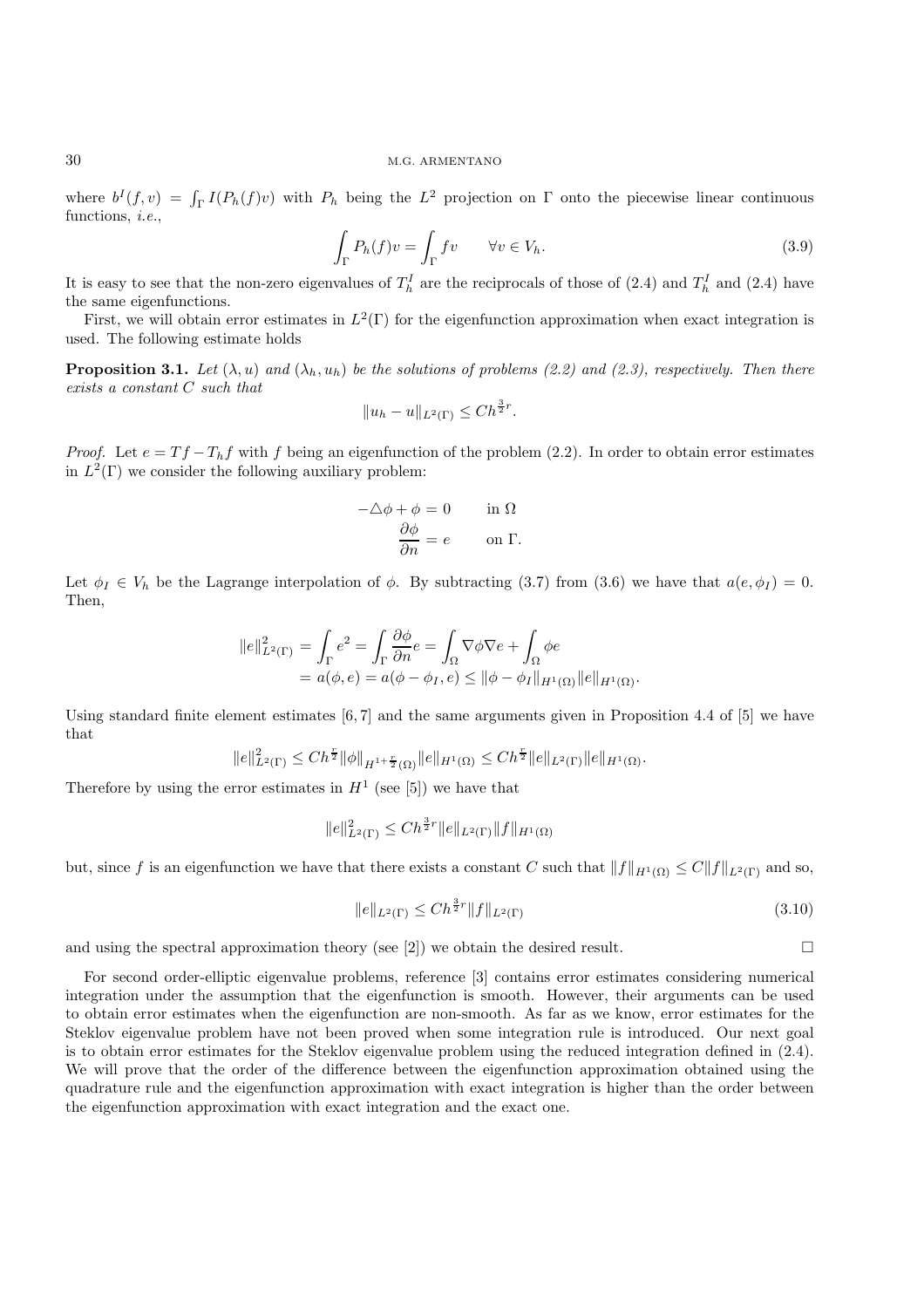The following approximation result holds:

**Theorem 3.1.** *There exists a constant*  $C > 0$  *such that for any*  $f \in H^1(\Omega)$  *we have* 

$$
|| (T_h - T_h^I) f ||_{H^1(\Omega)} \le C h ||f||_{H^1(\Omega)}.
$$

*Moreover, if* f *is an eigenfunction of the problem (2.2), we have*

$$
|| (T_h - T_h^I) f ||_{H^1(\Omega)} \leq C h^{\frac{3}{2}} || f ||_{H^1(\Omega)}.
$$

*Proof.* For any  $f \in H^1(\Omega)$  and  $v \in V_h$  from  $(3.7)-(3.9)$  we have that

$$
a((T_h - T_h^I) f, v) = \int_{\Gamma} f v - I(P_h(f)v) = \int_{\Gamma} P_h(f)v - I(P_h(f)v).
$$
 (3.11)

Let  $\{\ell_k\}_{1\leq k\leq M_h}$  be the edges of the mesh lying on  $\Gamma$  then,

$$
\int_{\Gamma} P_h(f)v - I(P_h(f)v) = \sum_{\ell_k \subset \Gamma} \int_{\ell_k} P_h(f)v - I(P_h(f)v) \leq \sum_{\ell_k \subset \Gamma} ||P_h(f)v - I(P_h(f)v)||_{L^1(\ell_k)}.
$$

Using standard error estimates for interpolation (see for example [7]), the fact that  $P_h(f)$  and v are functions in  $V_h$  and Cauchy–Schwarz inequality we have

$$
\sum_{\ell_k \subset \Gamma} \|P_h(f)v - I(P_h(f)v)\|_{L^1(\ell_k)} \leq C \sum_{\ell_k \subset \Gamma} |\ell_k|^2 |P_h(f)v|_{W^{2,1}(\ell_k)} \leq C \sum_{\ell_k \subset \Gamma} |\ell_k|^2 \|\frac{\partial P_h(f)}{\partial \ell_k}\|_{L^2(\ell_k)} \|\frac{\partial v}{\partial \ell_k}\|_{L^2(\ell_k)}.
$$

Now using the following inverse estimate:  $\|\frac{\partial w}{\partial \ell_k}\|_{L^2(\ell_k)} \leq \frac{C}{|\ell_k|^{\frac{1}{2}}} \|w\|_{H^{\frac{1}{2}}(\ell_k)} \forall w \in V_h [6, 7]$  and Cauchy–Schwarz inequality we get

$$
\int_{\Gamma} P_h(f)v - I(P_h(f)v) \le Ch \sum_{\ell_k \subset \Gamma} ||P_h(f)||_{H^{\frac{1}{2}}(\ell_k)} ||v||_{H^{\frac{1}{2}}(\ell_k)} \le Ch \left(\sum_{\ell_k \subset \Gamma} ||P_h(f)||_{H^{\frac{1}{2}}(\ell_k)}^2\right)^{\frac{1}{2}} \left(\sum_{\ell_k \subset \Gamma} ||v||_{H^{\frac{1}{2}}(\ell_k)}^2\right)^{\frac{1}{2}}.
$$
\n(3.12)

Since  $\sum_{\ell_k \subset \Gamma} ||w||^2_{H^{\frac{1}{2}}(\ell_k)} \leq C||w||^2_{H^{\frac{1}{2}}(\Gamma)}$  for any  $w \in H^{\frac{1}{2}}(\Gamma)$  we have

$$
\int_{\Gamma} P_h(f)v - I(P_h(f)v) \leq Ch \|P_h(f)\|_{H^{\frac{1}{2}}(\Gamma)} \|v\|_{H^{\frac{1}{2}}(\Gamma)}.
$$

Then using that there exits a constant C such that  $||P_h(f)||_{H^{\frac{1}{2}}(\Gamma)} \leq C||f||_{H^{\frac{1}{2}}(\Gamma)}$  ([6], [7]) and a trace theorem we get

$$
\int_{\Gamma} P_h(f)v - I(P_h(f)v) \leq Ch \|f\|_{H^{\frac{1}{2}}(\Gamma)} \|v\|_{H^{\frac{1}{2}}(\Gamma)} \leq Ch \|f\|_{H^1(\Omega)} \|v\|_{H^1(\Omega)}.
$$

So, the first result follows by taking  $v = T_h f - T_h^I f$ .

If f is an eigenfunction of the problem (2.2) f lies in  $H^{1+r}(\Omega)$  with  $\frac{1}{2} < r \leq 1$ .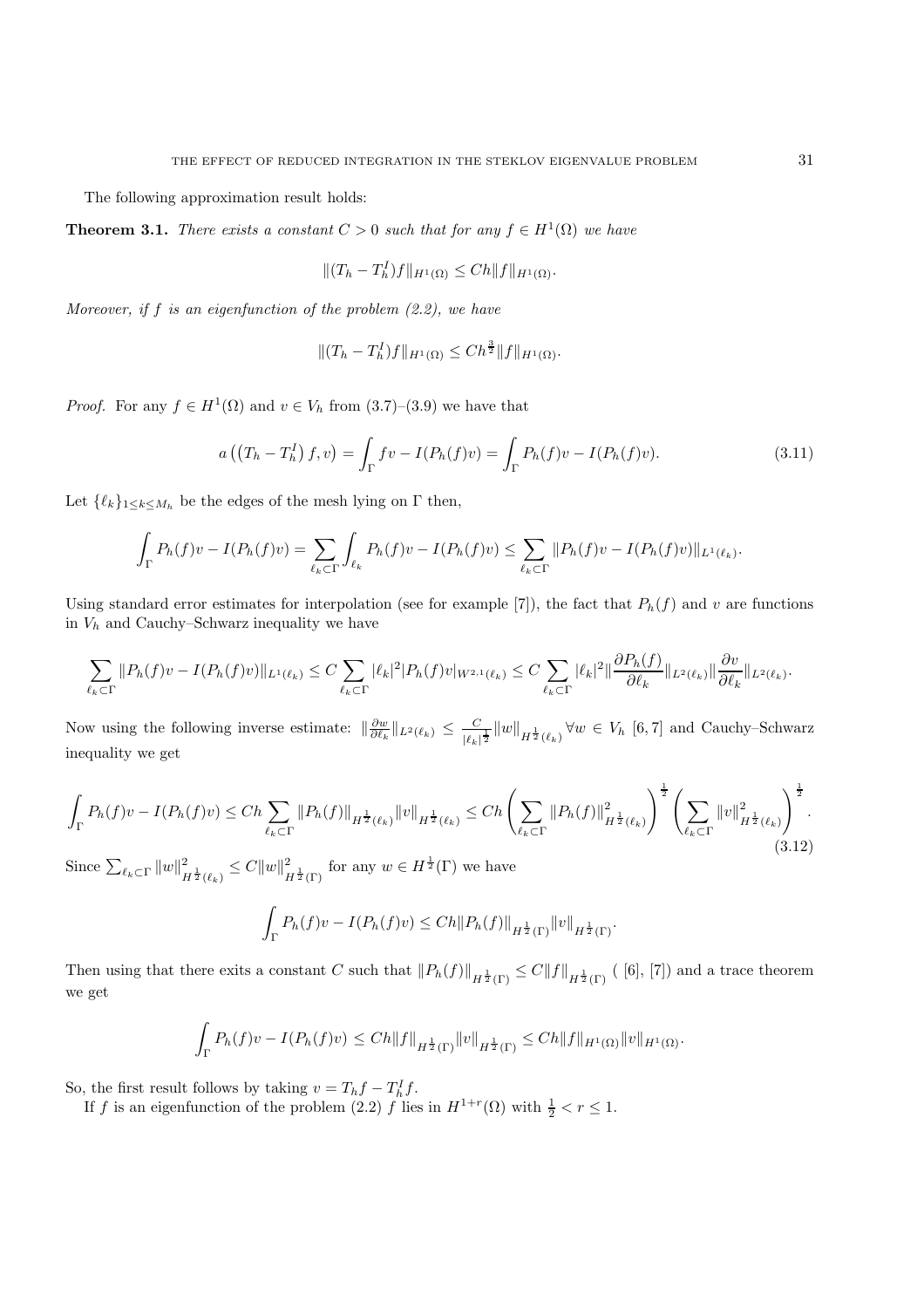So, instead of (3.12) we have in this case

$$
\int_{\Gamma} P_h(f)v - I(P_h(f)v) \leq C \sum_{\ell_k \subset \Gamma} |\ell_k|^2 \|\frac{\partial P_h(f)}{\partial \ell_k}\|_{L^2(\ell_k)} \|\frac{\partial v}{\partial \ell_k}\|_{L^2(\ell_k)} \leq Ch^{\frac{3}{2}} \sum_{\ell_k \subset \Gamma} \|P_h(f)\|_{H^1(\ell_k)} \|v\|_{H^{\frac{1}{2}}(\ell_k)}
$$
\n
$$
\leq Ch^{\frac{3}{2}} \left(\sum_{\ell_k \subset \Gamma} \|P_h(f)\|_{H^1(\ell_k)}^2\right)^{\frac{1}{2}} \left(\sum_{\ell_k \subset \Gamma} \|v\|_{H^{\frac{1}{2}}(\ell_k)}^2\right)^{\frac{1}{2}} \tag{3.13}
$$

and using the same arguments given above we have

$$
\int_{\Gamma} P_h(f)v - I(P_h(f)v) \leq Ch^{\frac{3}{2}} \|P_h(f)\|_{H^1(\Gamma)} \|v\|_{H^{\frac{1}{2}}(\Gamma)} \leq Ch^{\frac{3}{2}} \|f\|_{H^1(\Gamma)} \|v\|_{H^{\frac{1}{2}}(\Gamma)} \leq Ch^{\frac{3}{2}} \|f\|_{H^{1+r}(\Omega)} \|v\|_{H^{\frac{1}{2}}(\Gamma)} \leq Ch^{\frac{3}{2}} \|f\|_{H^{1+r}(\Omega)} \|v\|_{H^1(\Omega)}.
$$

Since f is an eigenfunction from the same arguments given in Proposition 4.4 in  $[5]$  and the trace theorem we know that there exists a constant C such that  $||f||_{H^{1+r}(\Omega)} \leq C||f||_{H^{\frac{1}{2}}(\Gamma)} \leq C||f||_{H^1(\Omega)}$ . Therefore, the proof concludes by taking  $v = T_h f - T_h^I f$ .  $\mathbb{L}^1_h f$ .

**Corollary 3.1.** Let u and  $u_h^I$  be the eigenfunctions of the problems (2.2) and (2.4) respectively. There exists a *constant* C *such that*

$$
||u - u_h^I||_{H^1(\Omega)} \le Ch^r.
$$

*Proof.* It is a consequence of the error estimate  $\|(T - T_h)f\|_{H^1(\Omega)} \leq Ch^r \|f\|_{H^1(\Omega)}$  [5], Theorem 3.1 and Theorem 7.1 in [2].

In order to obtain  $L^2(\Gamma)$  error estimates for eigenfunctions when reduced integration is used we consider the following theorem.

**Theorem 3.2.** Let f be the eigenfunction of the problem  $(2.2)$ . There exists a constant  $C > 0$  such that

$$
\left\| \left( T_h - T_h^I \right) f \right\|_{L^2(\Gamma)} \le C h^{\frac{3}{2}} \| f \|_{L^2(\Gamma)}.
$$
\n(3.14)

*Moreover, if*  $\{T_h\}$  *is quasi-uniform, i.e., there exists a constant*  $\delta > 0$  *such that*  $\frac{h}{h_T} \leq \delta$ ,  $\forall T \in T_h$ *, then, for any*  $\gamma \in (0, \frac{1}{2}), \gamma \leq \frac{r}{2}$  there exists a constant  $C = C(\gamma)$  such that

$$
|| (T_h - T_h^I) f ||_{L^2(\Gamma)} \le C h^{\frac{3}{2} + \gamma} ||f||_{L^2(\Gamma)}.
$$

*In particular, if*  $r < 1$  *we have*  $||(T_h - T_h^I)f||_{L^2(\Gamma)} \leq Ch^{\frac{3}{2} + \frac{r}{2}}||f||_{L^2(\Gamma)}$ .

*Proof.* Let  $e = T_h f - T_h^I f$  with f being an eigenfunction of the problem (2.2) and  $\phi$  being the solution of the auxiliary problem

$$
-\Delta \phi + \phi = 0 \qquad \text{in } \Omega
$$
  

$$
\frac{\partial \phi}{\partial n} = e \qquad \text{on } \Gamma.
$$
 (3.15)

The variational problem associated with (3.15) is given by

$$
a(\phi, v) = \int_{\Gamma} ev \qquad \forall v \in H^1(\Omega).
$$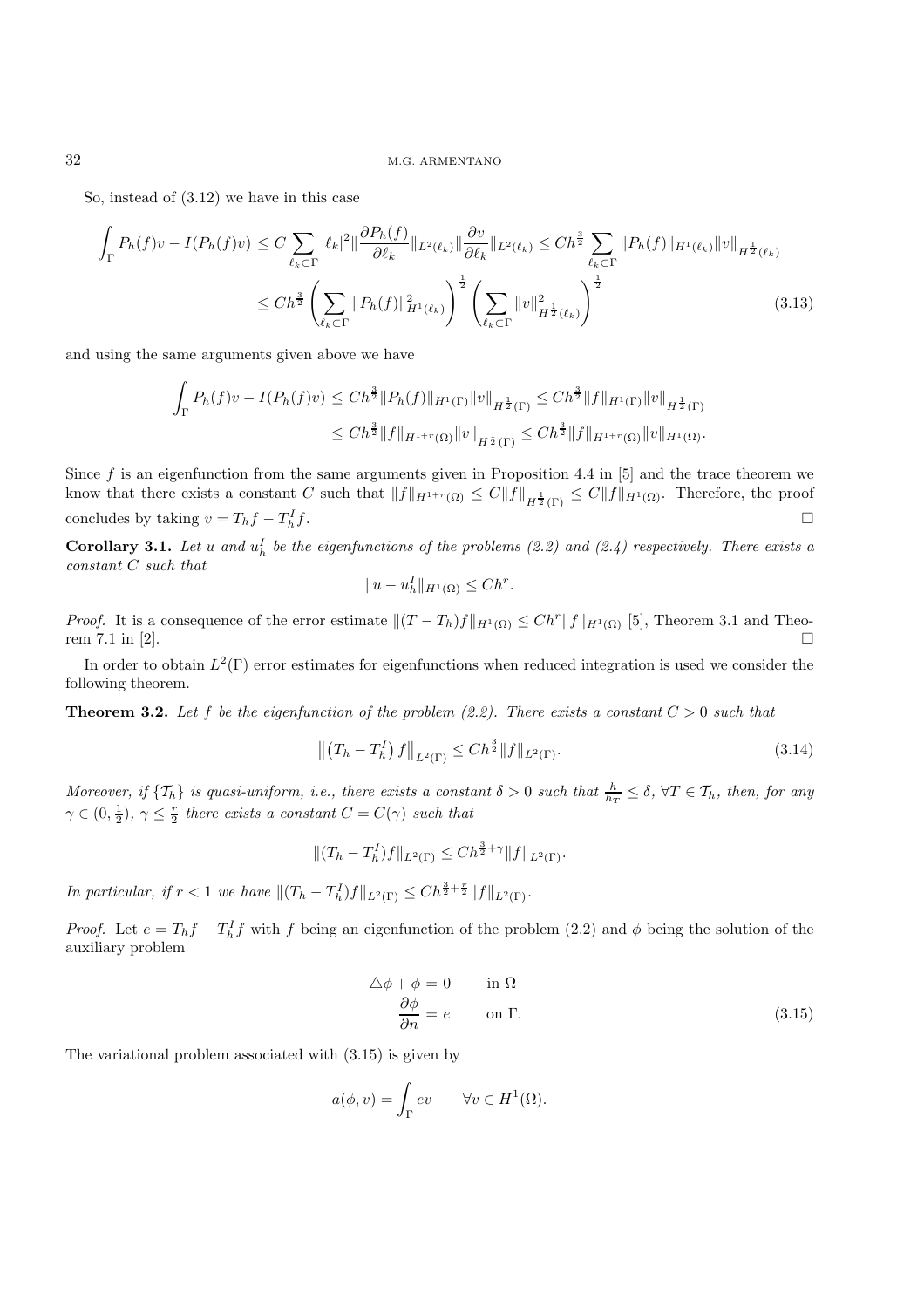Let  $\phi_h \in V_h$  be the solution of the discrete variational problem

$$
a(\phi_h, v) = \int_{\Gamma} ev \qquad \forall v \in V_h.
$$

Then,

$$
||e||_{L^{2}(\Gamma)}^{2} = a(e, \phi_{h}) = a(T_{h}f - T_{h}^{I}f, \phi_{h}) = \int_{\Gamma} f\phi_{h} - I(P_{h}(f)\phi_{h})
$$
  
= 
$$
\int_{\Gamma} P_{h}(f)\phi_{h} - I(P_{h}(f)\phi_{h}).
$$
 (3.16)

Then,

$$
\int_{\Gamma} P_h(f)\phi_h - I(P_h(f)\phi_h) \leq \sum_{\ell_k \subset \Gamma} \|P_h(f)\phi_h - I(P_h(f)\phi_h)\|_{L^1(\ell_k)} \leq C \sum_{\ell_k \subset \Gamma} |\ell_k|^2 |P_h(f)\phi_h|_{W^{2,1}(\ell_k)}
$$
\n
$$
\leq C \sum_{\ell_k \subset \Gamma} |\ell_k|^2 \|\frac{\partial P_h(f)}{\partial \ell_k}\|_{L^2(\ell_k)} \|\frac{\partial \phi_h}{\partial \ell_k}\|_{L^2(\ell_k)}.
$$

By the same arguments used in the proof of Theorem 3.1 we have

$$
||P_h(f)\phi_h - I(P_h(f)\phi_h)||_{L^1(\Gamma)} \le Ch^{\frac{3}{2}}||P_h(f)||_{H^1(\Gamma)}||\phi_h||_{H^{\frac{1}{2}}(\Gamma)} \le Ch^{\frac{3}{2}}||f||_{H^{1+r}(\Omega)}||\phi_h||_{H^1(\Omega)}.\tag{3.17}
$$

Since  $\|\phi_h\|_{H^1(\Omega)} \leq C \|e\|_{L^2(\Gamma)}$  and  $||f||_{H^{1+r}(\Omega)} \leq C||f||_{H^{\frac{1}{2}}(\Gamma)} \leq C||f||_{H^1(\Omega)} \leq C||f||_{L^2(\Gamma)}$  we have that

$$
||T_hf - T_h^If||_{L^2(\Gamma)} \le Ch^{\frac{3}{2}}||f||_{L^2(\Gamma)}
$$

and the first result holds.

Now, we assume that the triangulation  $\{\mathcal{T}_h\}$  satisfies the quasi-uniform condition, *i.e.*, there is a constant  $\delta > 0$  such that  $\frac{h}{h_T} \leq \delta, \forall T \in \mathcal{T}_h$ .

Let  $\gamma \in (0, \frac{1}{2}), \gamma \leq \frac{r}{2}$  then, using the inverse estimate  $\|\frac{\partial \phi_h}{\partial \ell_k}\|_{L^2(\ell_k)} \leq \frac{C}{|\ell_k| \frac{1}{2} - \gamma} \|\phi_h\|_{H^{\frac{1}{2}+\gamma}(\ell_k)}$  and Cauchy–Schwarz inequality, instead of (3.17) we have in this case

$$
||P_h(f)\phi_h - I(P_h(f)\phi_h)||_{L^1(\Gamma)} \le Ch^{\frac{3}{2}+\gamma}||P_h(f)||_{H^1(\Gamma)}||\phi_h||_{H^{\frac{1}{2}+\gamma}(\Gamma)} \le Ch^{\frac{3}{2}+\gamma}||f||_{H^{1+r}(\Omega)}||\phi_h||_{H^{\frac{1}{2}+\gamma}(\Gamma)}
$$
  

$$
\le Ch^{\frac{3}{2}+\gamma}||f||_{H^{1+r}(\Omega)}||\phi_h||_{H^{1+\gamma}(\Omega)}.
$$

Let  $\Pi_h$  be the Lagrange interpolation operator, from Theorem 2.6 in [4] we know that there exists a constant C such that

$$
\|\phi - \Pi_h \phi\|_{H^{1+\gamma}(\Omega)} \le C \|\phi\|_{H^{1+\gamma}(\Omega)}
$$

and therefore

$$
\|\Pi_h \phi\|_{H^{1+\gamma}(\Omega)} \le C \|\phi\|_{H^{1+\gamma}(\Omega)}.
$$

On the other hand from the inverse inequality given in Theorem 2.9 in [4] and standard error estimates we have that

$$
\|\phi_h - \Pi_h \phi\|_{H^{1+\gamma}(\Omega)} \leq C \frac{1}{h^{\gamma}} \|\phi_h - \Pi_h \phi\|_{H^1(\Omega)} \leq C \|\phi\|_{H^{1+\gamma}(\Omega)}.
$$

So,  $\|\phi_h\|_{H^{1+\gamma}(\Omega)} \le \|\phi_h - \Pi_h \phi_h\|_{H^{1+\gamma}(\Omega)} + \|\Pi_h \phi\|_{H^{1+\gamma}(\Omega)} \le C \|\phi\|_{H^{1+\gamma}(\Omega)}.$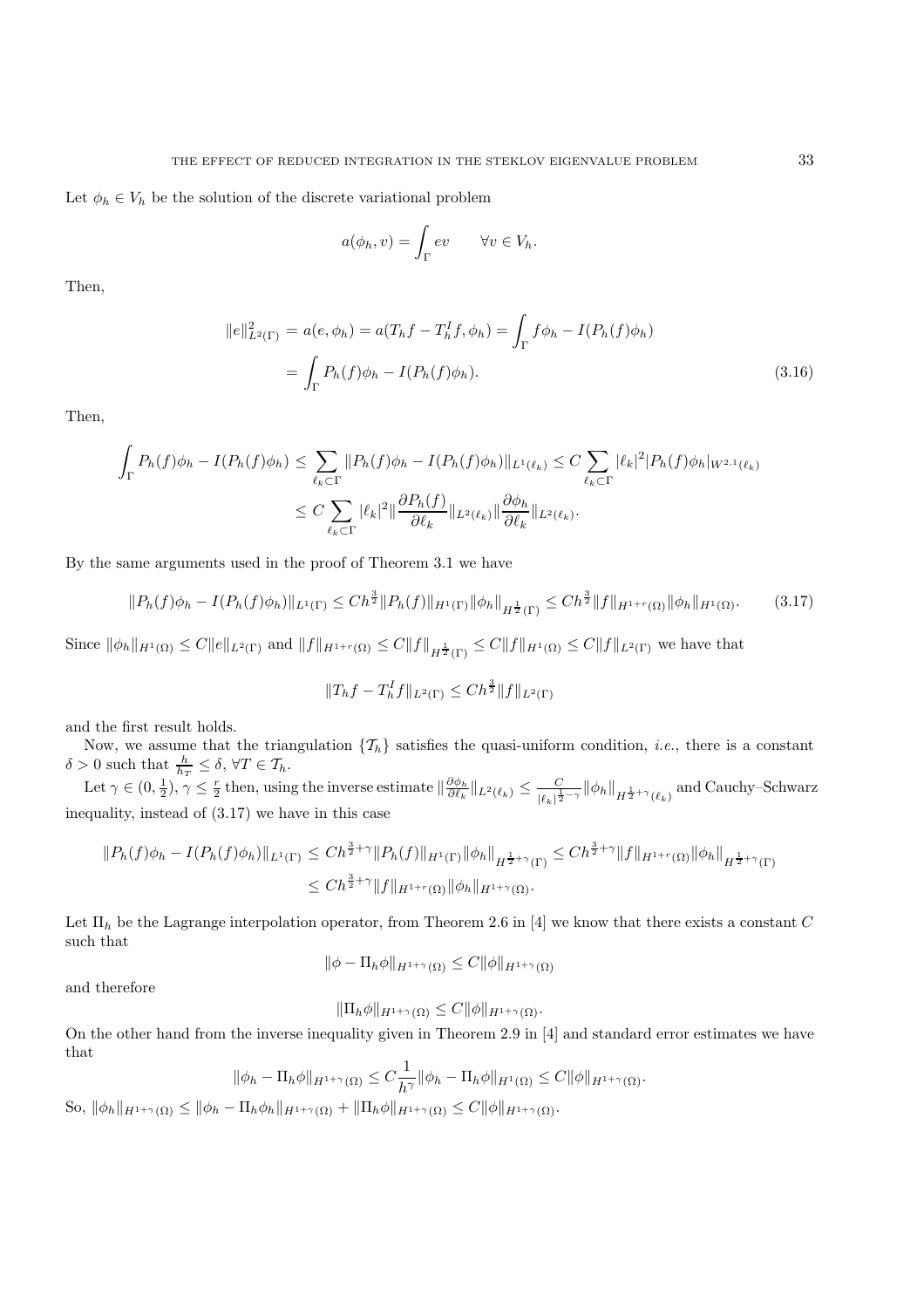### 34 M.G. ARMENTANO

Since  $\|\phi\|_{H^{1+\gamma}(\Omega)} \leq C \|\phi\|_{H^{1+\frac{r}{2}}(\Omega)} \leq C \|e\|_{L^2(\Gamma)}$  and  $\|f\|_{H^{1+r}(\Omega)} \leq C \|f\|_{L^2(\Gamma)}$  we conclude that

$$
||T_hf - T_h^If||_{L^2(\Gamma)} \le Ch^{\frac{3}{2} + \gamma} ||f||_{L^2(\Gamma)}
$$

and we complete the proof.  $\square$ 

Now, we have the  $L^2(\Gamma)$  error estimates for eigenfunctions when reduced integration is used.

**Corollary 3.2.** Let  $(\lambda, u)$  and  $(\lambda_h^I, u_h^I)$  be the solutions of problems (2.2) and (2.4) respectively. Then there *exists a constant* C *such that*

$$
||u - u_h^I||_{L^2(\Gamma)} \le Ch^{\frac{3}{2}r}.
$$

*Proof.* The result is a consequence of  $(3.10)$ , Theorem 3.2 and the spectral approximation theory [2].

## 4. Advantages of reduced integration

The goal of this section is to show that if the eigenfunction of problem (2.2) is singular the eigenvalue approximation given by using reduced integration (2.4) is better than the eigenvalue approximation given by the standard finite element  $(2.3)$  for h small enough. So, we extend the results obtained in [1] for second order-elliptic eigenvalue problems to the Steklov eigenvalue problem.

First, we will show that the eigenvalue obtained by reduced integration is always below the one obtained by the standard finite element approximation, *i.e.*,  $\lambda_h^I \leq \lambda_h$ .

For each boundary edge  $\{\ell_k\}_{1\leq k\leq M_h}$  we denote by  $p_1(\ell_k)$  and  $p_2(\ell_k)$  the extremes of the edge  $\ell_k$ . Then we have

**Lemma 4.1.** *For any*  $v_h \in V_h$ *,* 

$$
\int_{\Gamma} (I_h(v_h^2) - v_h^2) = \frac{1}{6} \sum_{\ell_k \subset \Gamma} (v_h(p_1(\ell_k)) - v_h(p_2(\ell_k)))^2 |\ell_k|
$$

*in particular*

$$
\int_{\Gamma} I_h(v_h^2) \ge \int_{\Gamma} v_h^2.
$$

*Proof.* Since  $v_h$  is a piecewise linear function we observe that

$$
\int_{\Gamma} v_h^2 = \sum_{\ell_k \subset \Gamma} \left( v_h^2(p_1(\ell_k)) + v_h^2(p_2(\ell_k)) + 4v_h^2(m_{\ell_k}) \right) \frac{|\ell_k|}{6}
$$

where  $m_{\ell_k}$  denote the midpoint of the edge  $\ell_k$ . From  $v_h(m_{\ell_k}) = \frac{v_h(p_1(\ell_k)) + v_h(p_2(\ell_k))}{2}$  and

$$
\int_{\Gamma} I_h(v_h^2) = \sum_{\ell_k \subset \Gamma} \left( v_h^2(p_1(\ell_k)) + v_h^2(p_2(\ell_k)) \right) \frac{|\ell_k|}{2}
$$

we have that

$$
\int_{\Gamma} (I(v_h^2) - v_h^2) = \sum_{\ell_k \subset \Gamma} \left( v_h^2(p_1(\ell_k)) + v_h^2(p_2(\ell_k)) \right) \frac{|\ell_k|}{2} - \left( v_h^2(p_1(\ell_k)) + v_h^2(p_2(\ell_k)) + v_h(p_1(\ell_k)v_h(p_2(\ell_k)) \right) \frac{|\ell_k|}{3}
$$
\n
$$
= \sum_{\ell_k \subset \Gamma} \left( v_h^2(p_1(\ell_k)) + v_h^2(p_2(\ell_k)) - 2v_h(p_1(\ell_k))v_h(p_2(\ell)) \right) \frac{|\ell_k|}{6}
$$

and therefore the Lemma holds.  $\square$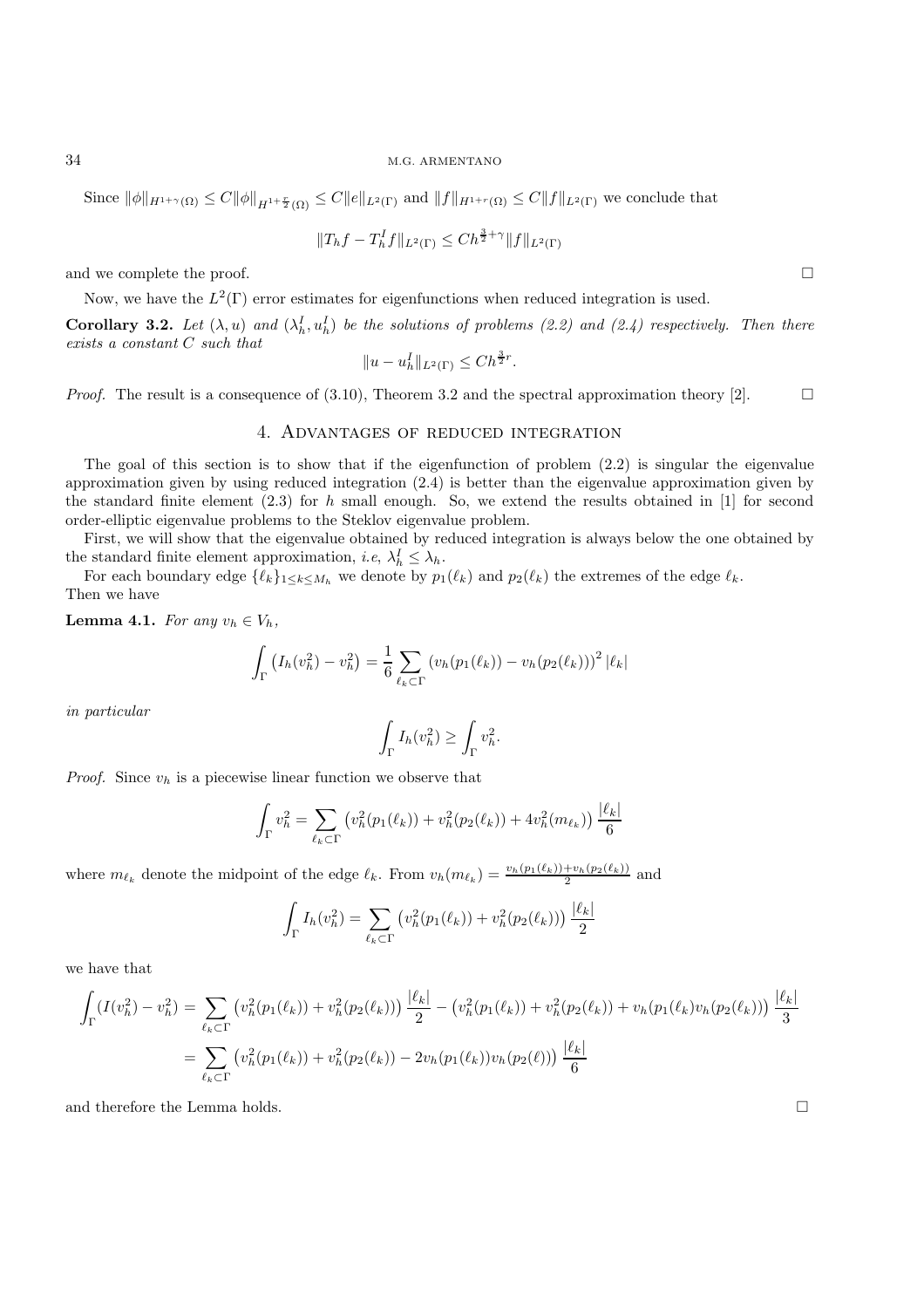As a consequence of the previous Lemma we have that

**Corollary 4.1.** *For any*  $v_h \in V_h$ ,  $\gamma \in (0, \frac{1}{2})$ , there exists a constant  $C = C(\gamma)$  such that

$$
0 \leq \int_{\Gamma} I_h(v_h^2) - v_h^2 \leq C h^{1+2\gamma} \|v_h\|_{H^{\frac{1}{2}+\gamma}(\Gamma)}^2.
$$

*Proof.* Using Lemma 4.1 and the fact that  $\frac{\partial v_h}{\partial \ell_k} = \frac{v_h(p_2(\ell_k)) - v_h(p_1(\ell_k))}{|\ell_k|}$  we have that

$$
\int_{\Gamma} \left( I_h(v_h^2) - v_h^2 \right) = \frac{1}{6} \sum_{\ell_k \subset \Gamma} \left( \left( v_h(p_1(\ell_k)) - v_h(p_2(\ell_k)) \right)^2 |\ell_k| \right) = \frac{1}{6} \sum_{\ell_k \subset \Gamma} \left( \frac{\partial v_h}{\partial \ell_k} \right)^2 |\ell_k|^3 = \frac{1}{6} \sum_{\ell_k \subset \Gamma} \left\| \frac{\partial v_h}{\partial \ell_k} \right\|_{L^2(\ell_k)}^2 |\ell_k|^2.
$$

Since, for any  $\gamma \in (0, \frac{1}{2})$ , there exists a constant  $C = C(\gamma)$  such that  $\|\frac{\partial v_h}{\partial \ell_k}\|_{L^2(\ell_k)} \leq \frac{C}{|\ell_k|^{\frac{1}{2}-\gamma}} \|v_h\|_{H^{\frac{1}{2}+\gamma}(\ell_k)}$  we obtain

$$
\int_{\Gamma} I_h(v_h^2) - v_h^2 \le \frac{1}{6} C \sum_{\ell_k \subset \Gamma} ||v_h||_{H^{\frac{1}{2}+\gamma}(\ell_k)}^2 |\ell_k|^{1+2\gamma} \le Ch^{1+2\gamma} ||v_h||_{H^{\frac{1}{2}+\gamma}(\Gamma)}^2
$$

and we conclude the proof.  $\Box$ 

**Theorem 4.1.** Let  $\lambda$ ,  $\lambda_h$  and  $\lambda_h^I$ , be the eigenvalues of problems (2.2)–(2.4) respectively. Then

$$
\lambda \le \lambda_h \qquad \text{and} \qquad \lambda_h^I \le \lambda_h. \tag{4.18}
$$

*Proof.* Let T,  $T_h$  and  $T_h^I$  be the operators defined in (3.6)–(3.8) and let  $\mu_j$ ,  $\mu_{h,j}$  and  $\mu_{h,j}^I$ , the corresponding eigenvalues which we assume non increasingly ordered, *i.e.*,  $\mu_1 \geq \mu_2 \geq \cdots \mu_j \geq \cdots$ ,  $\mu_{h,1} \geq \mu_{h,2} \geq \cdots \geq \mu_{h,M_h}$ and  $\mu_{h,1}^I \ge \mu_{h,2}^I \ge \cdots \ge \mu_{h,M_h}^I$ .

It is known that the eigenvalues can be characterized using the maximum-minimum principle [10], *i.e.*, for any j,  $1 \leq j \leq M_h$  we have that

$$
\mu_j = \max_{V_j} \min_{v \in V_j} \frac{b(v, v)}{a(v, v)}
$$
\n(4.19)

and

$$
\mu_{h,j} = \max_{V_{h,j}} \min_{v_h \in V_{h,j}} \frac{b(v_h, v_h)}{a(v_h, v_h)} \qquad \mu_{h,j}^I = \max_{V_{h,j}} \min_{v_h \in V_{h,j}} \frac{b^I(v_h, v_h)}{a(v_h, v_h)} \tag{4.20}
$$

where  $V_j$  denote any subspace of  $H^1(\Omega)$  of dimension j and  $V_{h,j}$  denote any subspace of  $V_h$  of dimension j. Since  $V_h \subset H^1(\Omega)$  we have that  $\mu_j \geq \mu_{h,j}$ .

In view of Lemma 4.1 we have that for any j,  $1 \le j \le M_h$ 

$$
\frac{b^I(v_h, v_h)}{a(v_h, v_h)} \ge \frac{b(v_h, v_h)}{a(v_h, v_h)} \qquad \forall v_h \in V_{h,j}.\tag{4.21}
$$

So,  $\mu_{h,j}^I \ge \mu_{h,j}, 1 \le j \le M_h$ .

The proof concludes by using that the non-zero eigenvalues of T,  $T_h$  and  $T_h^I$  are the reciprocals of the eigenvalues of  $(2.2)$ ,  $(2.3)$  and  $(2.4)$ , respectively.

The next Lemma, which follows from Lemma 5.1 of [3] or Lemma 2.2 of [1], gives an expression for the difference between  $\lambda$  and the approximation given by reduced integration  $\lambda_h^I$ .

**Lemma 4.2.** Let  $(\lambda, u)$  and  $(\lambda_h^I, u_h^I)$  be the solutions of problems (2.2) and (2.4) respectively. Then we have *that*

$$
\lambda_h^I - \lambda = \|u_h^I - u\|_{H^1(\Omega)}^2 - \lambda \|u_h^I - u\|_{L^2(\Gamma)}^2 - \lambda_h^I \left( \int_{\Gamma} I_h((u_h^I)^2) - (u_h^I)^2 \right). \tag{4.22}
$$